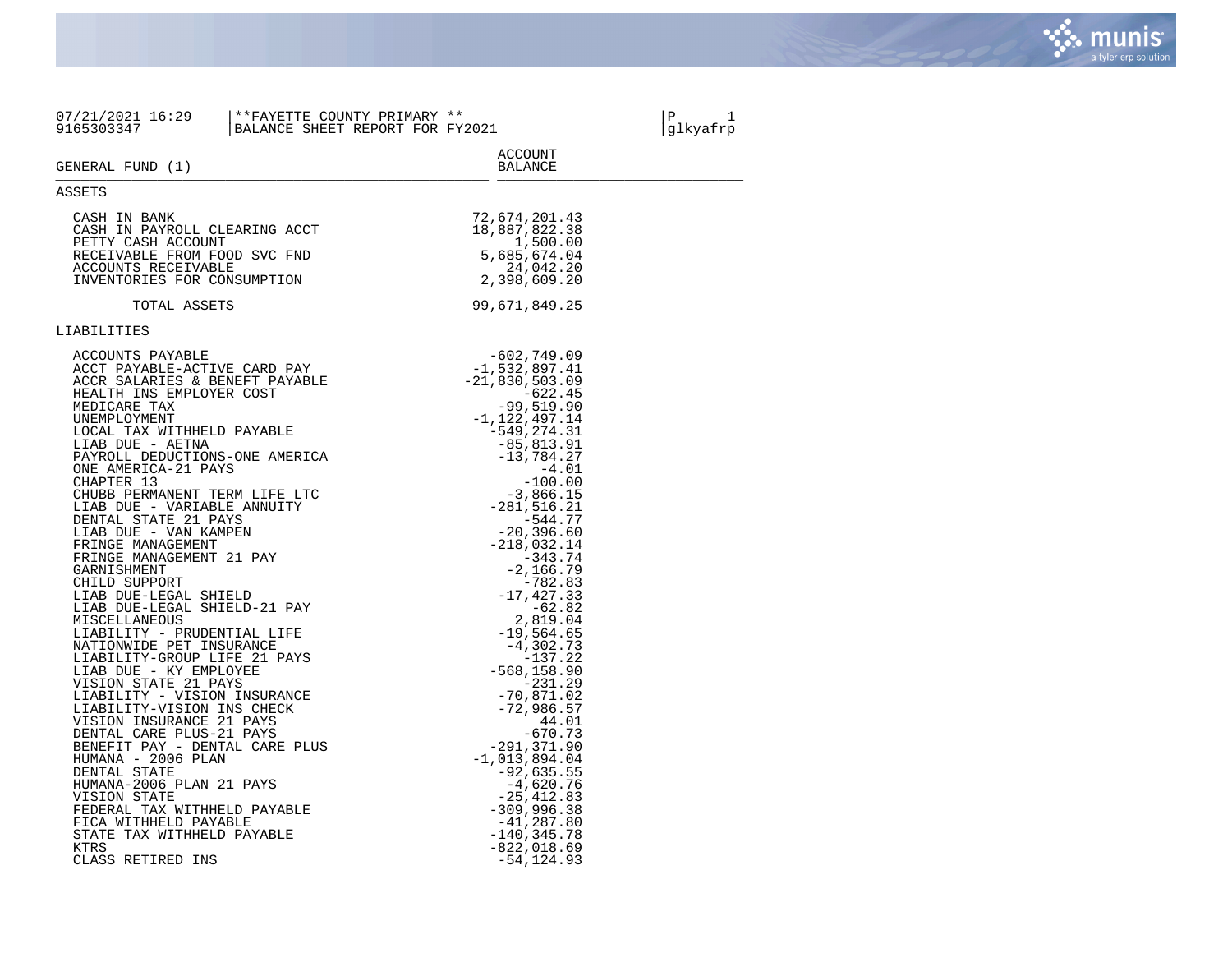

| 07/21/2021 16:29<br>9165303347                                                                                                                                                                                                                                                                                                                                                                                       | **FAYETTE COUNTY PRIMARY **<br>BALANCE SHEET REPORT FOR FY2021 |                                                                                                                                                                                                                            | Ρ<br>2<br>glkyafrp |
|----------------------------------------------------------------------------------------------------------------------------------------------------------------------------------------------------------------------------------------------------------------------------------------------------------------------------------------------------------------------------------------------------------------------|----------------------------------------------------------------|----------------------------------------------------------------------------------------------------------------------------------------------------------------------------------------------------------------------------|--------------------|
| GENERAL FUND (1)                                                                                                                                                                                                                                                                                                                                                                                                     |                                                                | <b>ACCOUNT</b><br><b>BALANCE</b>                                                                                                                                                                                           |                    |
| DEFERRED REVENUE<br>CURRENT BOND OBLIGATIONS<br>CURRNT BOND OBLIGATIONS 21 PAY<br>CURRENT PORT OF ACC SICK LEAVE<br>AFA CAN/ACC/HOSP GAP (PRETAX)<br>AFACAN/ACC/HOSP (PRETAX) 21 PA<br>AFA DIS/LIFE/LTC (POST TAX)<br>AFA DIS/LIFE/LTC (POST TAX) 21<br>EOUITABLE GROUP ADVISORS<br>$AFA 457(B) (PRE-TAX)$<br>AFA ROTH IRA (POST TAX)<br>OTHER CURR LIA-TPA LIABILITY<br>$AFA 403(B) (PRE-TAX)$<br>TOTAL LIABILITIES |                                                                | $-274,649.46$<br>$-3, 209.34$<br>$-14.49$<br>$-1,822,927.01$<br>$-373,985.28$<br>76.73<br>$-976,696.88$<br>$-539.31$<br>$-3, 238.00$<br>$-194, 365.19$<br>$-88,587.03$<br>$-40,008.47$<br>$-66,668.84$<br>$-33,757,486.25$ |                    |
| FUND BALANCE                                                                                                                                                                                                                                                                                                                                                                                                         |                                                                |                                                                                                                                                                                                                            |                    |
| PRIOR YEAR ENCUMBRANCES<br>UNRESERVED FUND BALANCE                                                                                                                                                                                                                                                                                                                                                                   |                                                                | $-3,187,119.64$<br>$-62,727,243.36$                                                                                                                                                                                        |                    |
|                                                                                                                                                                                                                                                                                                                                                                                                                      | TOTAL FUND BALANCE FOR FUND 1                                  | $-65,914,363.00$                                                                                                                                                                                                           |                    |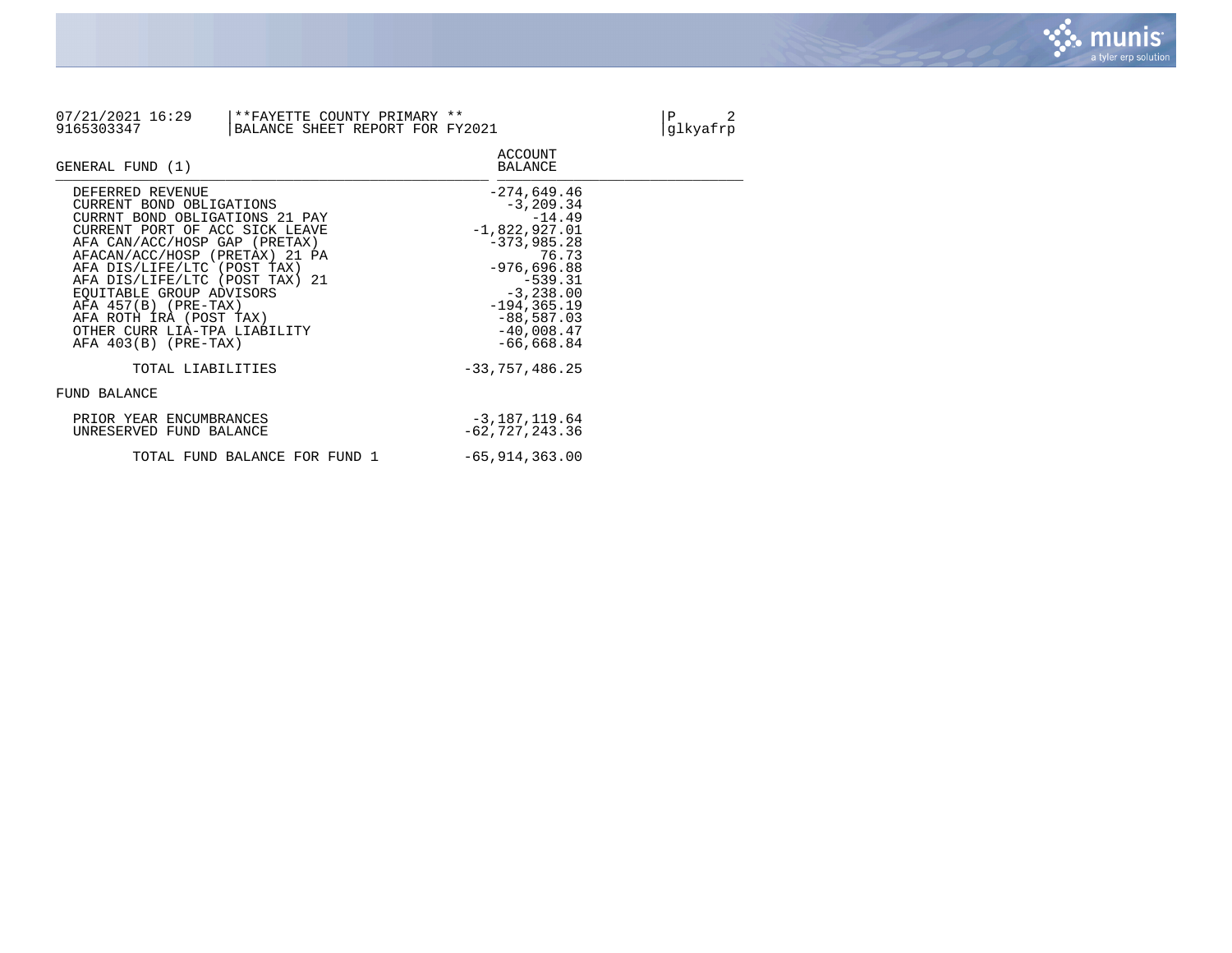

| 07/21/2021 16:29<br>9165303347                                                                    | **FAYETTE COUNTY PRIMARY **<br>BALANCE SHEET REPORT FOR FY2021 |                                                               | $\, {\bf P}$<br>3<br>glkyafrp |
|---------------------------------------------------------------------------------------------------|----------------------------------------------------------------|---------------------------------------------------------------|-------------------------------|
| SPECIAL REVENUE (2)                                                                               |                                                                | <b>ACCOUNT</b><br><b>BALANCE</b>                              |                               |
| ASSETS                                                                                            |                                                                |                                                               |                               |
| CASH IN BANK<br>ACCOUNTS RECEIVABLE                                                               |                                                                | $-13,705,673.53$<br>20, 456, 351.07                           |                               |
| TOTAL ASSETS                                                                                      |                                                                | 6,750,677.54                                                  |                               |
| LIABILITIES                                                                                       |                                                                |                                                               |                               |
| ACCOUNTS PAYABLE<br>ACCT PAYABLE-ACTIVE CARD PAY<br>DEFERRED REVENUE                              |                                                                | $-168,674.15$<br>$-690,848.14$<br>$-5,891,155.25$             |                               |
| TOTAL LIABILITIES                                                                                 |                                                                | $-6,750,677.54$                                               |                               |
| FUND BALANCE                                                                                      |                                                                |                                                               |                               |
| <b>ENCUMBRANCES</b><br>RESTRICTED - OTHER<br>RESERVED FOR ENCUMBRANCES<br>UNRESERVED FUND BALANCE |                                                                | 12,198.16<br>$-5,363,681.04$<br>$-12, 198.16$<br>5,363,681.04 |                               |
|                                                                                                   | TOTAL FUND BALANCE FOR FUND 2                                  | .00                                                           |                               |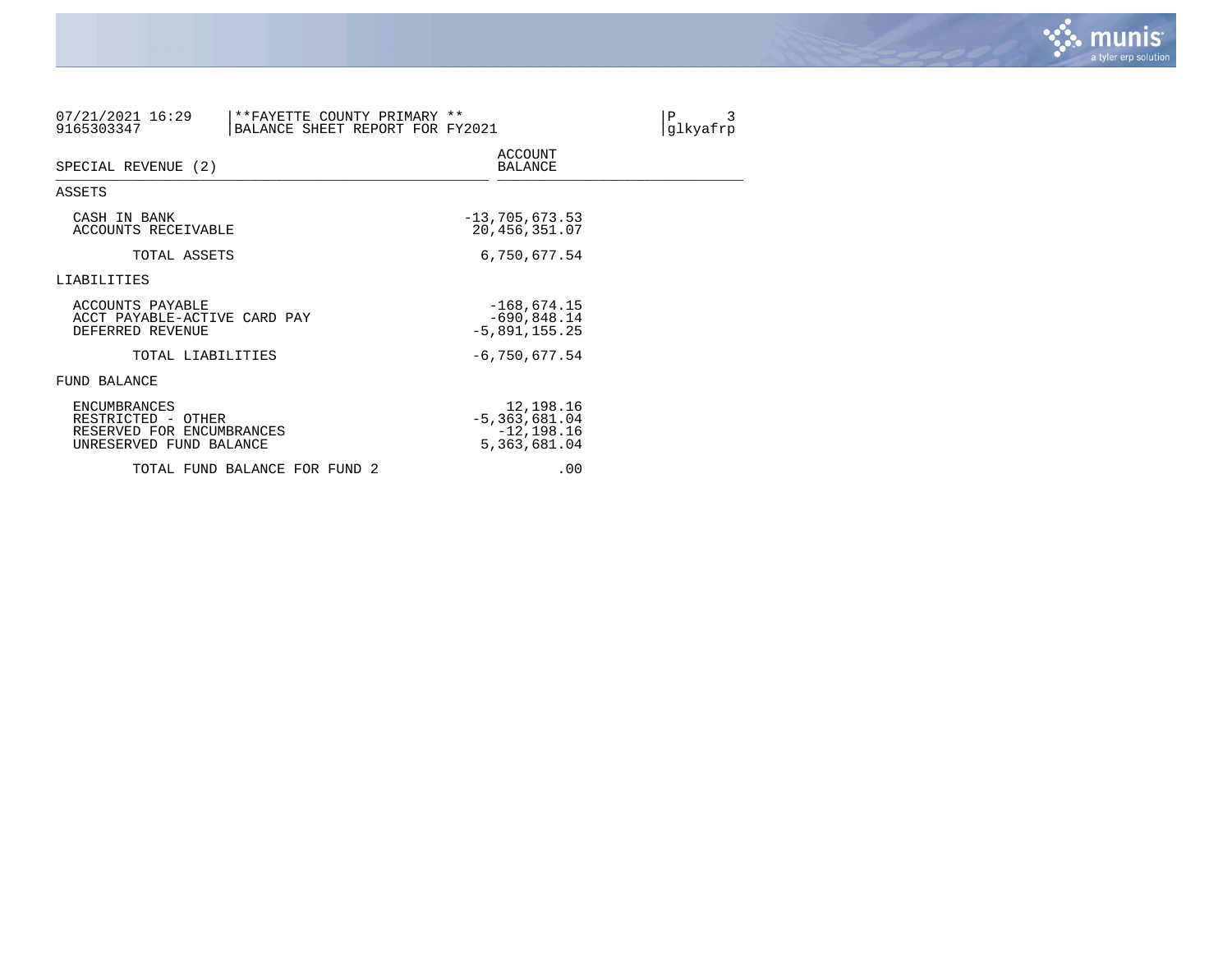

| 07/21/2021 16:29<br>**FAYETTE COUNTY PRIMARY **<br>9165303347<br>BALANCE SHEET REPORT FOR FY2021 |                                                | $\mathbf{P}$<br>4<br>glkyafrp |
|--------------------------------------------------------------------------------------------------|------------------------------------------------|-------------------------------|
| DIST ACTIVITY ACCOUNT (22)                                                                       | <b>ACCOUNT</b><br>BALANCE                      |                               |
| ASSETS                                                                                           |                                                |                               |
| CASH IN BANK<br>INTERFUND RECEIVABLES                                                            | 342,059.83<br>4,788,137.55                     |                               |
| TOTAL ASSETS                                                                                     | 5,130,197.38                                   |                               |
| LIABILITIES                                                                                      |                                                |                               |
| ACCOUNTS PAYABLE<br>ACCT PAY-ACTIVE CARD PAY ACI<br>DEFERRED REVENUE                             | $-1,346.34$<br>$-11,830.68$<br>$-5,093,815.86$ |                               |
| TOTAL LIABILITIES                                                                                | $-5, 106, 992.88$                              |                               |
| FUND BALANCE                                                                                     |                                                |                               |
| RESTRICTED - OTHER<br>UNRESERVED FUND BALANCE                                                    | $-39,425.25$<br>16,220.75                      |                               |
| TOTAL FUND BALANCE FOR FUND 22                                                                   | $-23, 204.50$                                  |                               |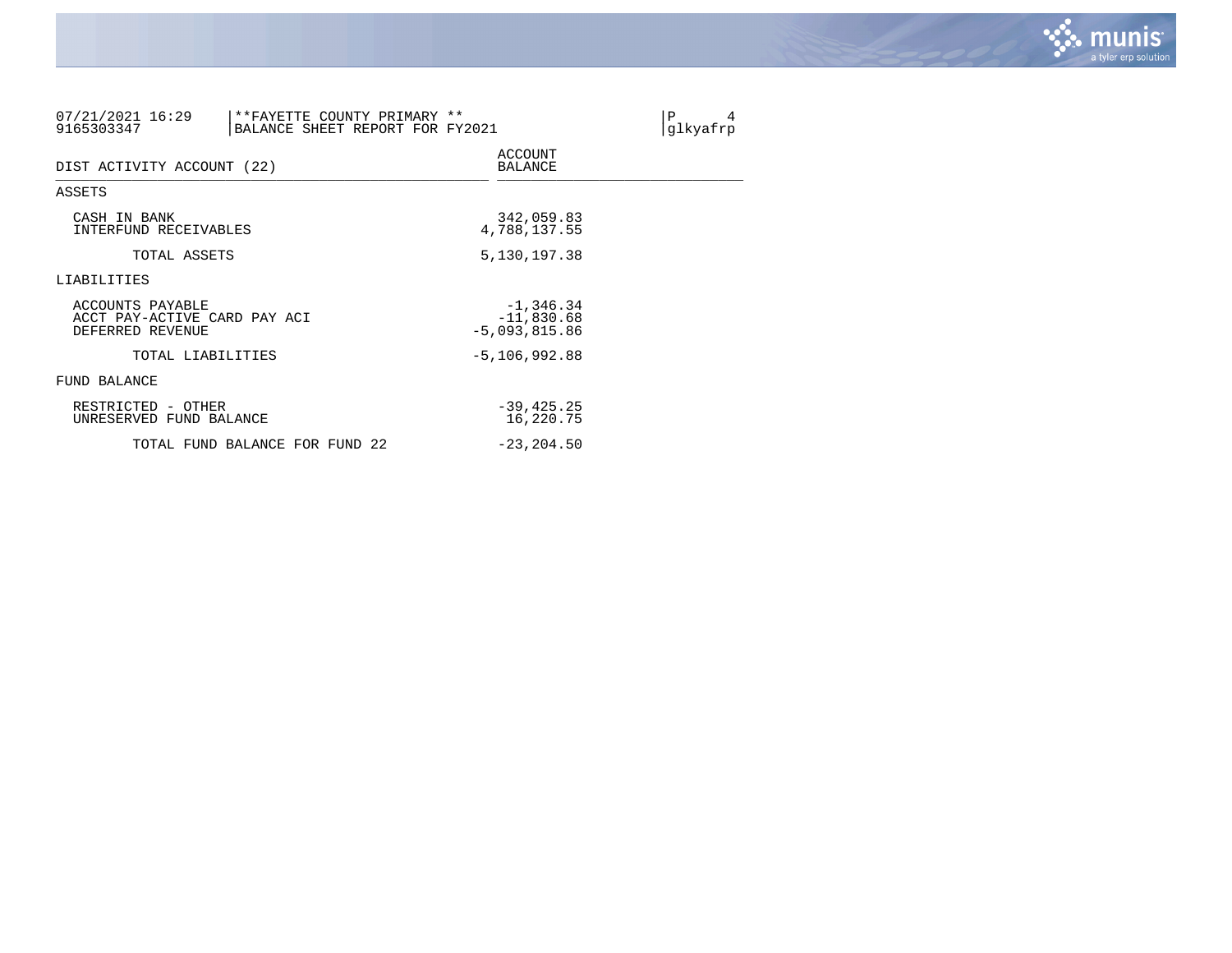

| 07/21/2021 16:29<br>**FAYETTE COUNTY PRIMARY **<br>9165303347<br>BALANCE SHEET REPORT FOR FY2021 |                                 | 5<br>$\mathbf{P}$<br>glkyafrp |
|--------------------------------------------------------------------------------------------------|---------------------------------|-------------------------------|
| SCHOOL ACTIVITY FUND (25)                                                                        | <b>ACCOUNT</b><br>BALANCE       |                               |
| ASSETS                                                                                           |                                 |                               |
| CASH IN BANK<br>ACCOUNTS RECEIVABLE                                                              | 4,374,109.16<br>416,775.72      |                               |
| TOTAL ASSETS                                                                                     | 4,790,884.88                    |                               |
| LIABILITIES                                                                                      |                                 |                               |
| INTERFUND PAYABLES<br>ACCOUNTS PAYABLE                                                           | $-4,788,137.55$<br>$-2,747.33$  |                               |
| TOTAL LIABILITIES                                                                                | $-4,790,884.88$                 |                               |
| FUND BALANCE                                                                                     |                                 |                               |
| RESTRICTED - OTHER<br>UNRESERVED FUND BALANCE                                                    | 3,929,852.84<br>$-3,929,852.84$ |                               |
| TOTAL FUND BALANCE FOR FUND 25                                                                   | .00                             |                               |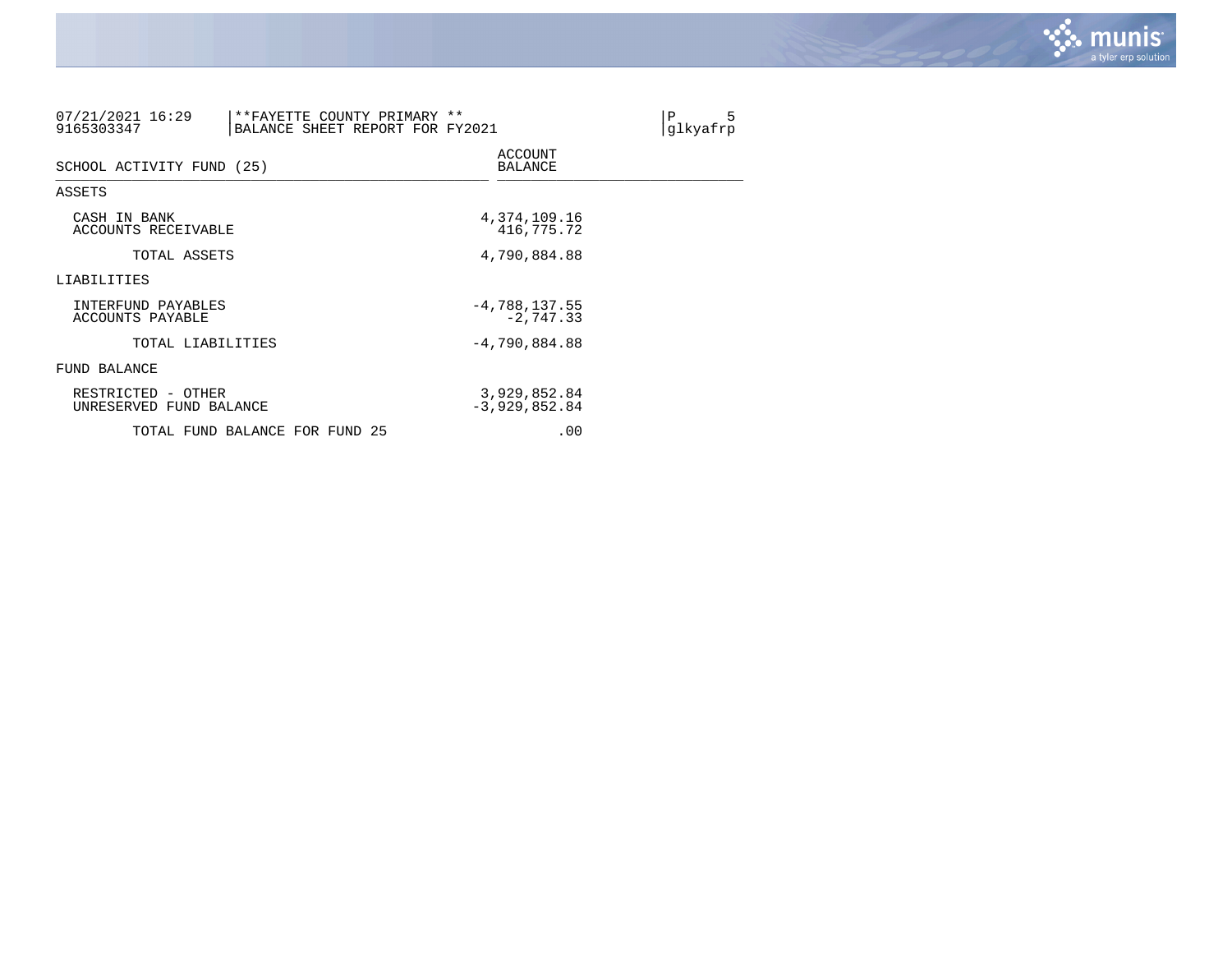

| 07/21/2021 16:29<br>9165303347 | **FAYETTE COUNTY PRIMARY<br>BALANCE SHEET REPORT FOR FY2021 | **                        | 6<br>Ρ<br>qlkyafrp |
|--------------------------------|-------------------------------------------------------------|---------------------------|--------------------|
| CAPITAL OUTLAY FUND (310)      |                                                             | ACCOUNT<br><b>BALANCE</b> |                    |
| ASSETS                         |                                                             |                           |                    |
| CASH IN BANK                   |                                                             | 1,060,419.96              |                    |
|                                | TOTAL ASSETS                                                | 1,060,419.96              |                    |
| FUND BALANCE                   |                                                             |                           |                    |
| RESTRICTED -                   | OTHER                                                       | $-1,060,419.96$           |                    |
|                                | TOTAL FUND BALANCE FOR FUND 310                             | $-1,060,419.96$           |                    |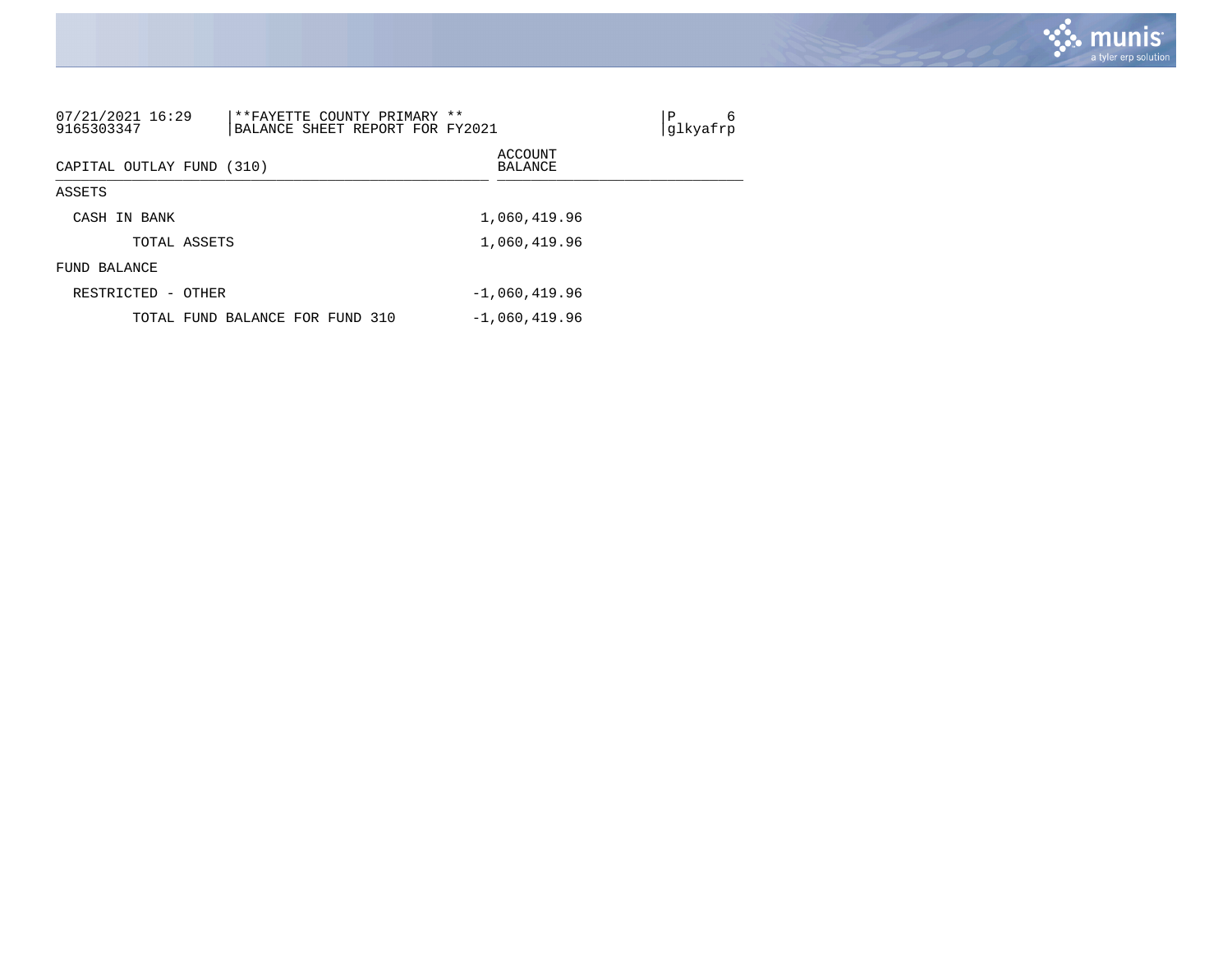

| 07/21/2021 16:29<br>9165303347         | **FAYETTE COUNTY PRIMARY **<br>BALANCE SHEET REPORT FOR FY2021 |  |                    | Ρ<br>glkyafrp |
|----------------------------------------|----------------------------------------------------------------|--|--------------------|---------------|
|                                        | BUILDING FUND (5 CENT LEVY) (320)                              |  | ACCOUNT<br>BALANCE |               |
| ASSETS                                 |                                                                |  |                    |               |
| CASH IN BANK                           |                                                                |  | 2,865,239.43       |               |
|                                        | TOTAL ASSETS                                                   |  | 2,865,239.43       |               |
| BALANCE<br>FUND                        |                                                                |  |                    |               |
| RESTRICTED<br>$\overline{\phantom{a}}$ | OTHER                                                          |  | $-2.865.239.43$    |               |
|                                        | TOTAL FUND BALANCE FOR FUND 320                                |  | $-2,865,239.43$    |               |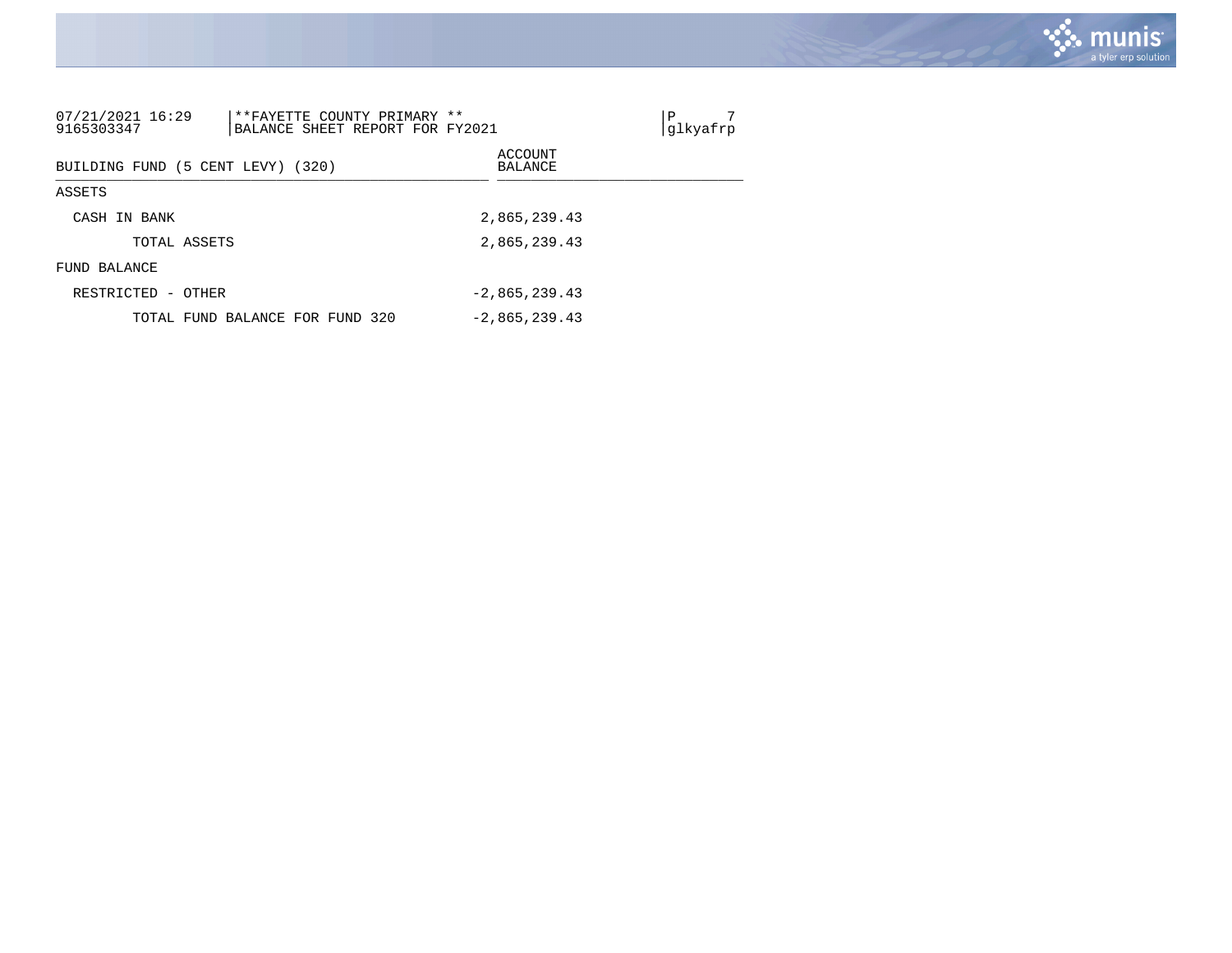

| 07/21/2021 16:29<br>9165303347                      | **FAYETTE COUNTY PRIMARY **<br>BALANCE SHEET REPORT FOR FY2021 |                                        | 8<br>Ρ<br>glkyafrp |
|-----------------------------------------------------|----------------------------------------------------------------|----------------------------------------|--------------------|
| CONSTRUCTION FUND (360)                             |                                                                | <b>ACCOUNT</b><br>BALANCE              |                    |
| ASSETS                                              |                                                                |                                        |                    |
| CASH IN BANK                                        |                                                                | 59,499,440.83                          |                    |
| TOTAL ASSETS                                        |                                                                | 59, 499, 440.83                        |                    |
| LIABILITIES                                         |                                                                |                                        |                    |
| ACCOUNTS PAYABLE<br>ACCT PAYABLE-ACTIVE CARD PAY    |                                                                | $-3,231,178.73$<br>$-631,940.79$       |                    |
| TOTAL LIABILITIES                                   |                                                                | $-3,863,119.52$                        |                    |
| FUND BALANCE                                        |                                                                |                                        |                    |
| RESTRICTED-FUTURE CONSTR BG-1<br>RESTRICTED - OTHER |                                                                | $-17,681,985.96$<br>$-37, 954, 335.35$ |                    |
|                                                     | TOTAL FUND BALANCE FOR FUND 360                                | $-55,636,321.31$                       |                    |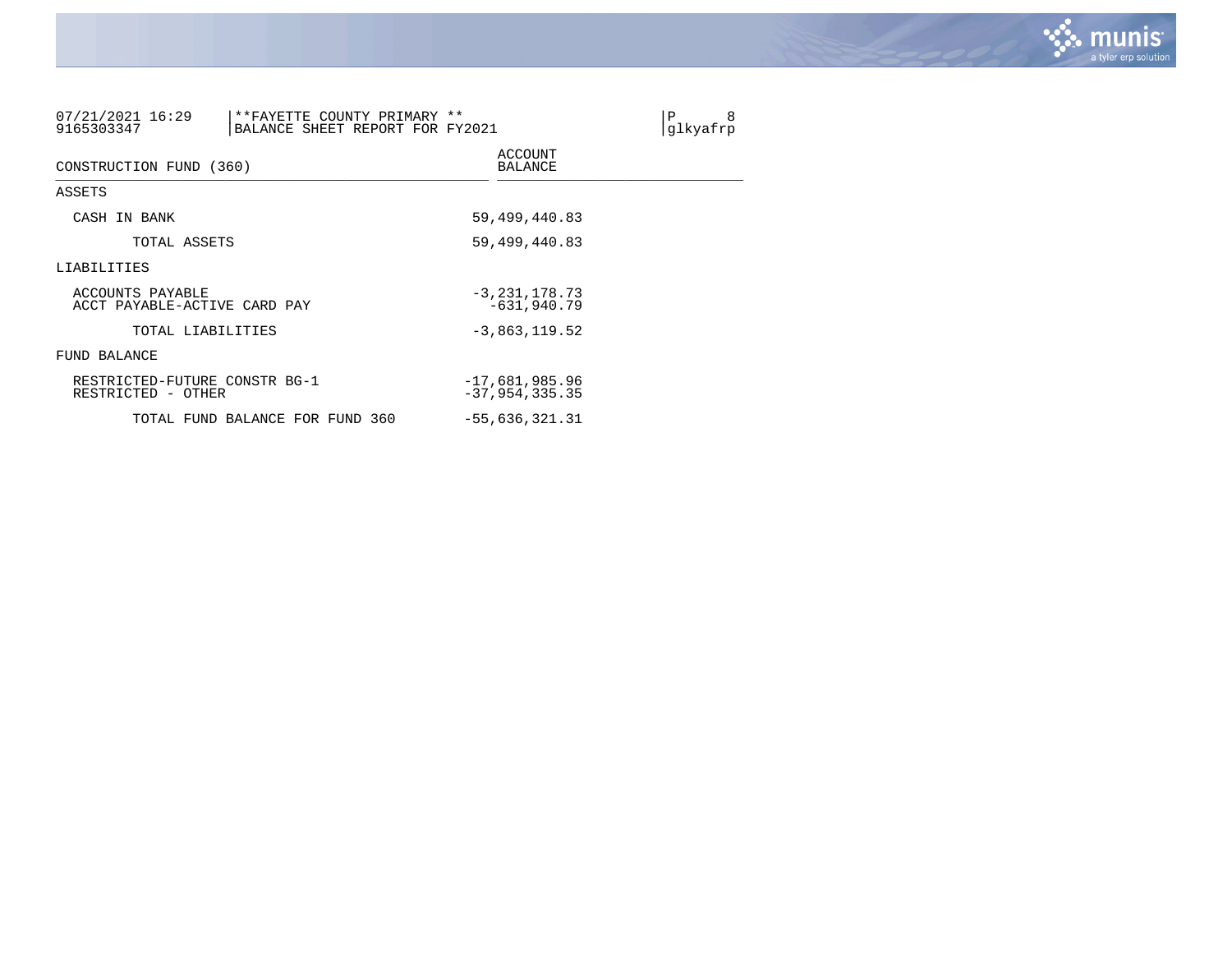

| 07/21/2021 16:29<br>9165303347 | **FAYETTE COUNTY PRIMARY **<br>BALANCE SHEET REPORT FOR FY2021 | 9<br>Ρ<br>glkyafrp |
|--------------------------------|----------------------------------------------------------------|--------------------|
| DEBT SERVICE FUND              | (400)                                                          | ACCOUNT<br>BALANCE |
| ASSETS                         |                                                                |                    |
| CASH IN BANK                   |                                                                | 207,698.90         |
| TOTAL ASSETS                   |                                                                | 207,698.90         |
| FUND BALANCE                   |                                                                |                    |
| RESTRICTED - DEBT SERVICE      |                                                                | $-207.698.90$      |
|                                | TOTAL FUND BALANCE FOR FUND 400                                | $-207.698.90$      |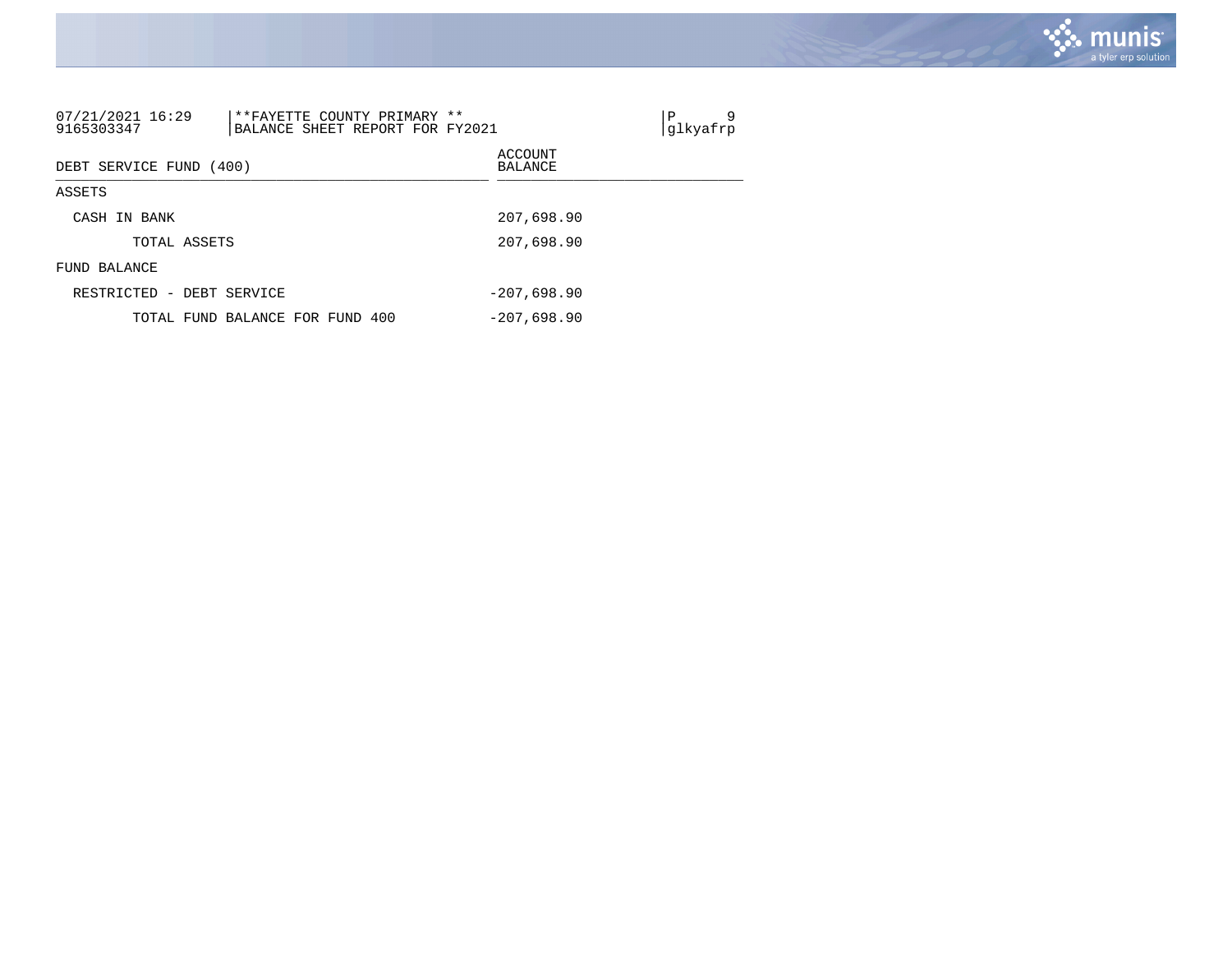

| 07/21/2021 16:29<br>**FAYETTE COUNTY PRIMARY **<br>9165303347<br>BALANCE SHEET REPORT FOR FY2021                                                                             |                                                                                                              | $\mathbf P$<br>10<br>glkyafrp |
|------------------------------------------------------------------------------------------------------------------------------------------------------------------------------|--------------------------------------------------------------------------------------------------------------|-------------------------------|
| FOOD SERVICE FUND (51)                                                                                                                                                       | ACCOUNT<br><b>BALANCE</b>                                                                                    |                               |
| ASSETS                                                                                                                                                                       |                                                                                                              |                               |
| CASH IN BANK<br>PETTY CASH ACCOUNT<br>INTERFUND RECEIVABLES<br>ACCOUNTS RECEIVABLE<br>INVENTORIES FOR CONSUMPTION<br>DEFERRED OUTFLOWS OPEB<br>DEFERRED OUTFLOWS PENSION LIB | 4,328,236.22<br>5,012.00<br>$-5,685,674.04$<br>1,968,761.98<br>489,337.36<br>1,903,059.24<br>2, 146, 458. 76 |                               |
| TOTAL ASSETS                                                                                                                                                                 | 5, 155, 191.52                                                                                               |                               |
| LIABILITIES                                                                                                                                                                  |                                                                                                              |                               |
| UNFUNDED PENSION LIAB OPEB<br>UNFUNDED PENSION LIAB PENSION<br>DEFERRED INFLOW OPEB<br>DEFFERED INFLOW PENSION                                                               | $-4,853,608.02$<br>$-8,496,020.77$<br>$-1.564.643.91$<br>$-564.390.94$                                       |                               |
| TOTAL LIABILITIES                                                                                                                                                            | $-15,478,663.64$                                                                                             |                               |
| FUND BALANCE                                                                                                                                                                 |                                                                                                              |                               |
| RESTRICTED OPEB<br>RESTRICTED - OTHER<br>RESTRICTED-NEW ASSETS (FD SVC)                                                                                                      | 4, 221, 127.33<br>7,208,018.31<br>$-1, 105, 673, 52$                                                         |                               |
| TOTAL FUND BALANCE FOR FUND 51                                                                                                                                               | 10,323,472.12                                                                                                |                               |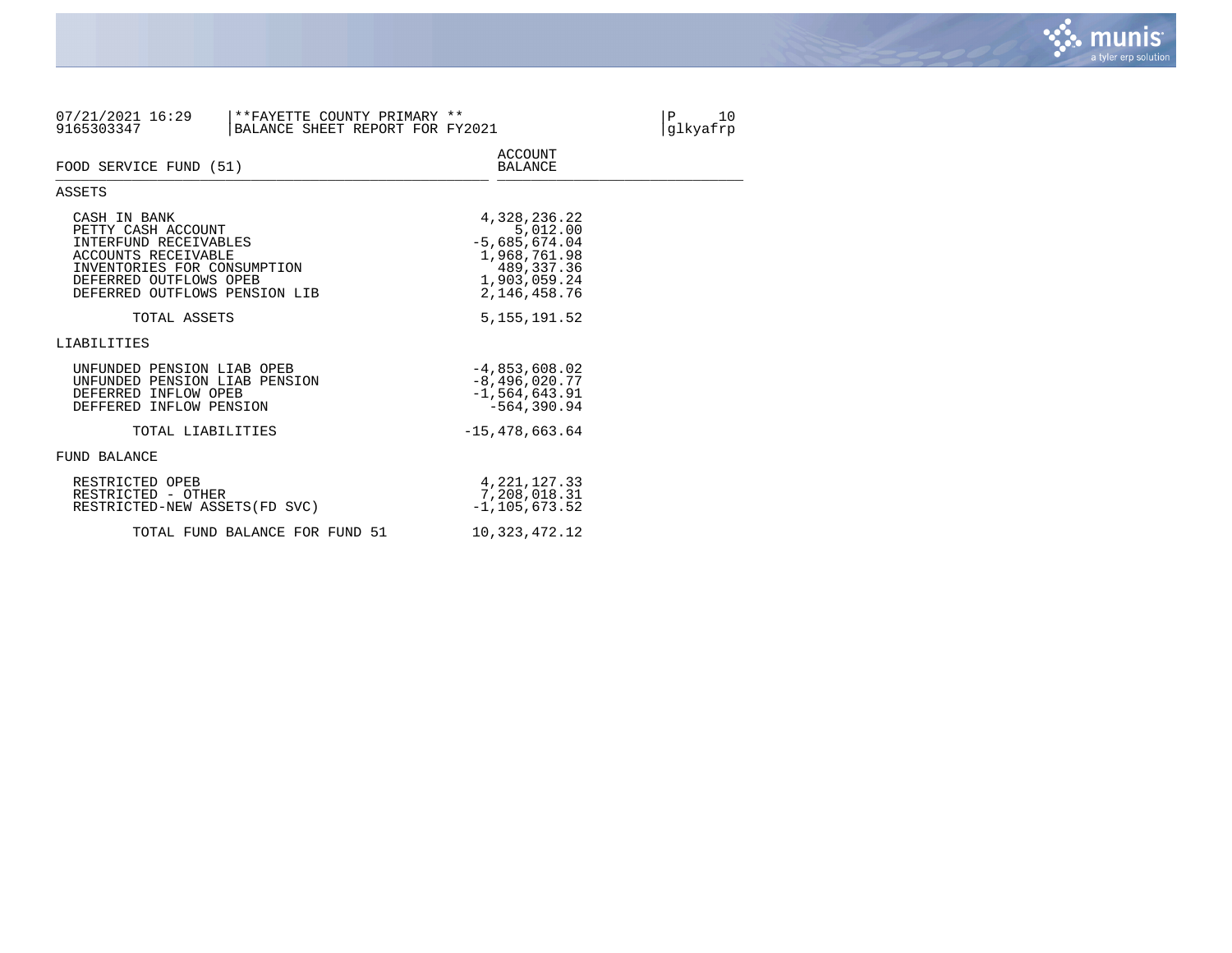

| 07/21/2021 16:29<br>9165303347                                                                                                                 | **FAYETTE COUNTY PRIMARY **<br>BALANCE SHEET REPORT FOR FY2021 |                                                                                      | P<br>11<br>glkyafrp |
|------------------------------------------------------------------------------------------------------------------------------------------------|----------------------------------------------------------------|--------------------------------------------------------------------------------------|---------------------|
| After School Care (52)                                                                                                                         |                                                                | <b>ACCOUNT</b><br><b>BALANCE</b>                                                     |                     |
| ASSETS                                                                                                                                         |                                                                |                                                                                      |                     |
| CASH IN BANK<br>DEFERRED OUTFLOWS OPEB<br>DEFERRED OUTFLOWS PENSION LIB                                                                        |                                                                | 1,717,436.12<br>148,847.82<br>326,078.83                                             |                     |
| TOTAL ASSETS                                                                                                                                   |                                                                | 2,192,362.77                                                                         |                     |
| LIABILITIES                                                                                                                                    |                                                                |                                                                                      |                     |
| ACCT PAYABLE-ACTIVE CARD PAY<br>UNFUNDED PENSION LIAB OPEB<br>UNFUNDED PENSION LIAB PENSION<br>DEFERRED INFLOW OPEB<br>DEFFERED INFLOW PENSION |                                                                | $-7,301.66$<br>$-440,520.66$<br>$-1, 323, 364.45$<br>$-137, 217.16$<br>$-71, 737.19$ |                     |
| TOTAL LIABILITIES                                                                                                                              |                                                                | $-1,980,141.12$                                                                      |                     |
| FUND BALANCE                                                                                                                                   |                                                                |                                                                                      |                     |
| RESTRICTED OPEB<br>RESTRICTED - OTHER<br>RESTRICTED-NEW ASSETS (FD SVC)                                                                        |                                                                | 406,245.21<br>1,091,667.60<br>$-1,710,134.46$                                        |                     |
|                                                                                                                                                | TOTAL FUND BALANCE FOR FUND 52                                 | $-212, 221.65$                                                                       |                     |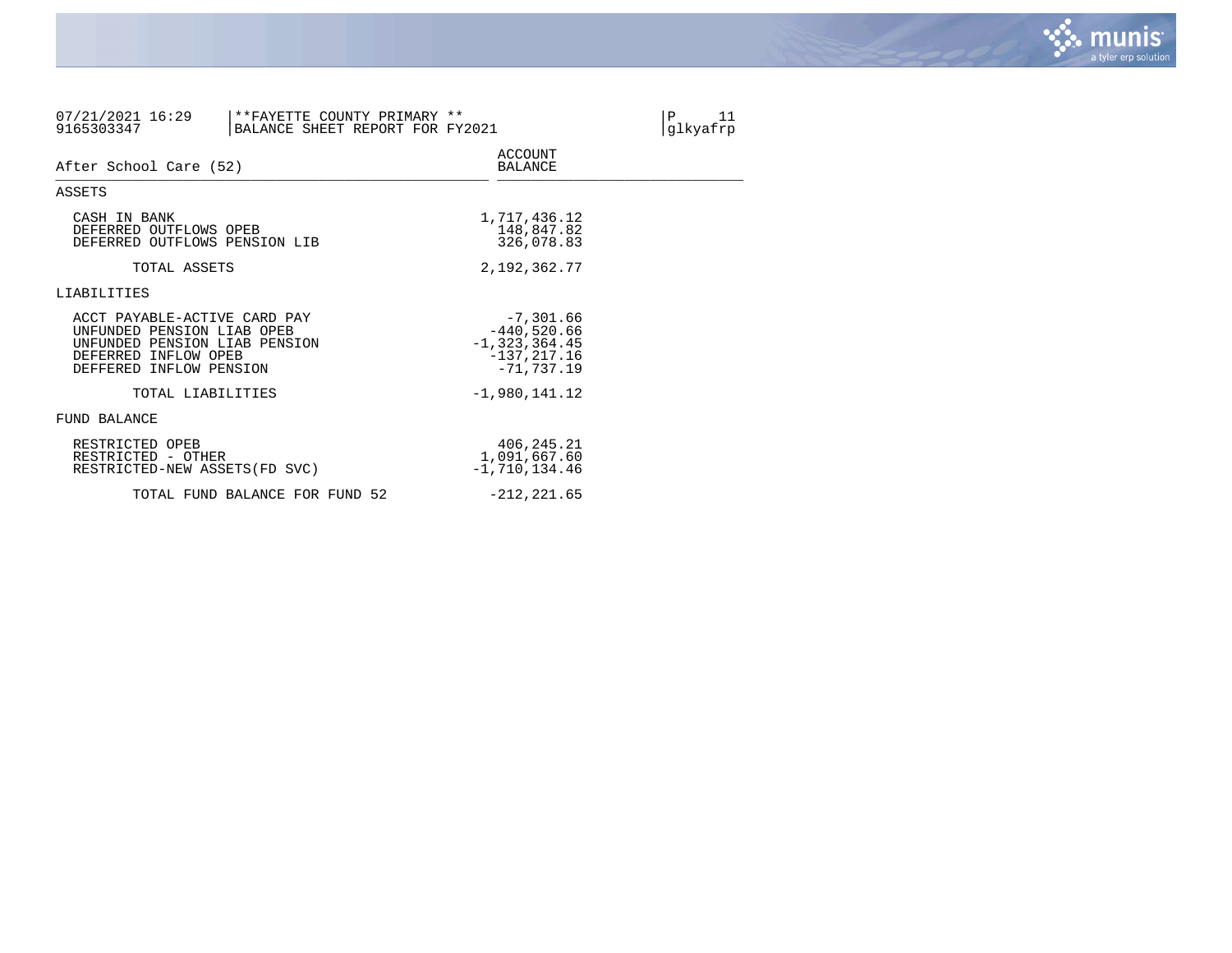

| 07/21/2021 16:29<br>9165303347                                                                              | **FAYETTE COUNTY PRIMARY **<br>BALANCE SHEET REPORT FOR FY2021 |                                                                                                | 12<br>Ρ<br>glkyafrp |
|-------------------------------------------------------------------------------------------------------------|----------------------------------------------------------------|------------------------------------------------------------------------------------------------|---------------------|
| FIDUCIARY FUND-PENSION, INVEST (700                                                                         |                                                                | ACCOUNT<br>BALANCE                                                                             |                     |
| ASSETS                                                                                                      |                                                                |                                                                                                |                     |
| CASH IN BANK<br>CASH IN BANK<br>CASH IN BANK<br>CASH IN BANK<br>CASH IN BANK<br>CASH IN BANK<br>INVESTMENTS |                                                                | $-26, 120.16$<br>23,807.00<br>2,313.16<br>264,778.63<br>19,341.79<br>40,121.01<br>1,096,460.36 |                     |
| TOTAL ASSETS                                                                                                |                                                                | 1,420,701.79                                                                                   |                     |
| FUND BALANCE                                                                                                |                                                                |                                                                                                |                     |
| RESTRICTED - OTHER<br>UNRESERVED FUND BALANCE                                                               |                                                                | $-1, 129, 474.35$<br>$-291, 227.44$                                                            |                     |
|                                                                                                             | TOTAL FUND BALANCE FOR FUND 7000                               | $-1,420,701.79$                                                                                |                     |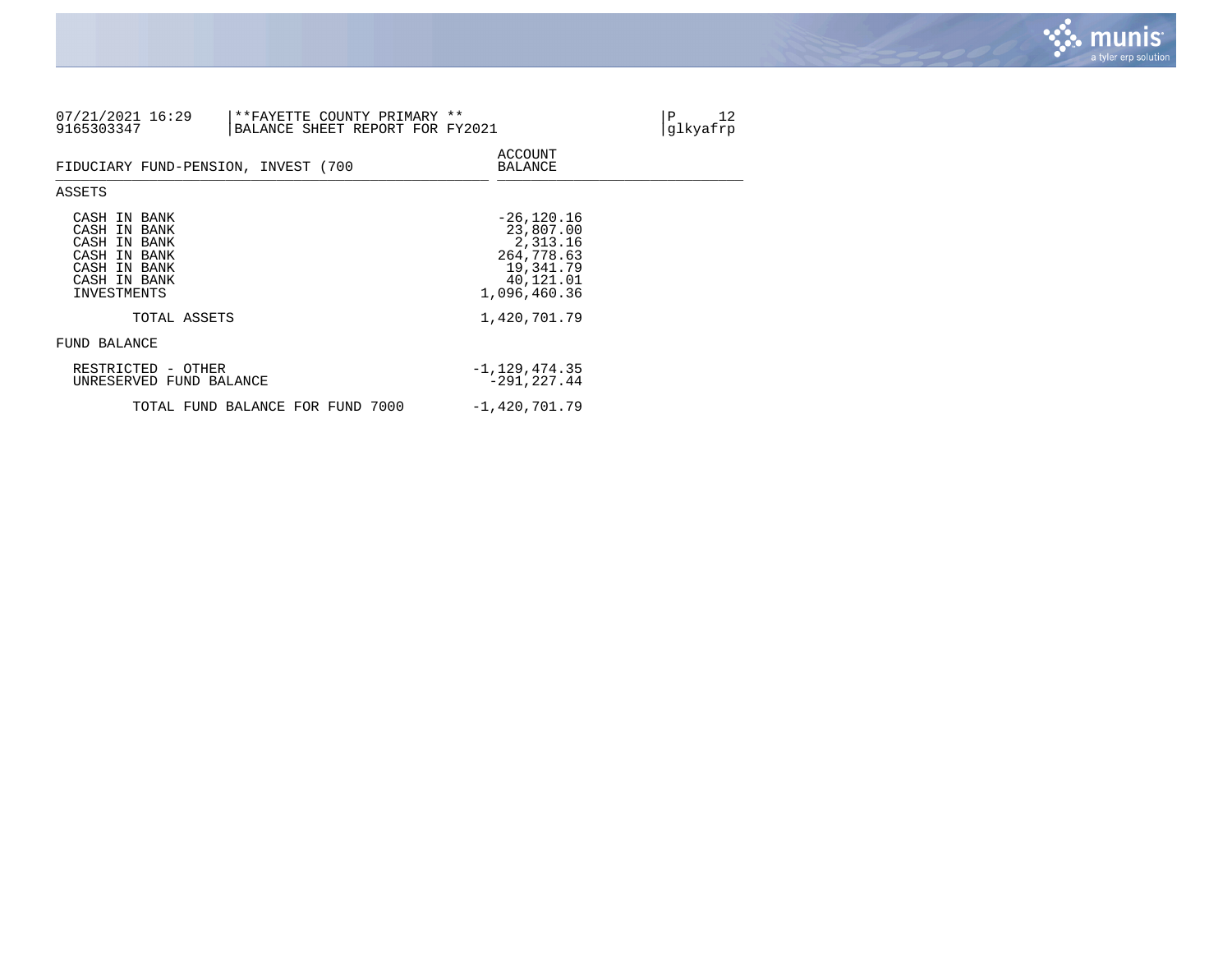

| 07/21/2021 16:29<br>9165303347                                                                                                                                                                                                                                                                      | **FAYETTE COUNTY PRIMARY **<br>BALANCE SHEET REPORT FOR FY2021 |                                                                                                                                                                                                                           | 13<br>Ρ<br>glkyafrp |
|-----------------------------------------------------------------------------------------------------------------------------------------------------------------------------------------------------------------------------------------------------------------------------------------------------|----------------------------------------------------------------|---------------------------------------------------------------------------------------------------------------------------------------------------------------------------------------------------------------------------|---------------------|
| GOVERNMENTAL ASSET ACCOUNT GRP (8)                                                                                                                                                                                                                                                                  |                                                                | <b>ACCOUNT</b><br><b>BALANCE</b>                                                                                                                                                                                          |                     |
| ASSETS                                                                                                                                                                                                                                                                                              |                                                                |                                                                                                                                                                                                                           |                     |
| LAND<br>LAND IMPROVEMENTS<br>ACCUMULATED DEPR LAND IMPROV<br>BUILDINGS & IMPROVEMENTS<br>ACCUMULATED DEPR - BUILDINGS<br>TECHNOLOGY EOUIPMENT<br>ACCUMULATED DEPR TECH EOUIP<br>VEHICLES<br>ACCUMULATED DEPR-VEHICLES<br>GENERAL EOUIPMENT<br>ACCUMULATED DEPR GEN EOUIP<br>CONSTRUCTION IN PROGESS |                                                                | 32,731,243.30<br>1,096,909.07<br>$-342,958.83$<br>897,310,807.00<br>$-342, 171, 307.61$<br>11,649,323.25<br>$-10,380,868.69$<br>28,568,968.57<br>$-21, 435, 286.92$<br>4,717,984.38<br>$-4, 210, 701.19$<br>29,510,862.27 |                     |
| TOTAL ASSETS                                                                                                                                                                                                                                                                                        |                                                                | 627,044,974.60                                                                                                                                                                                                            |                     |
| FUND BALANCE                                                                                                                                                                                                                                                                                        |                                                                |                                                                                                                                                                                                                           |                     |
| INVESTMENTS IN GOV'T ASSETS                                                                                                                                                                                                                                                                         |                                                                | $-627,044,974.60$                                                                                                                                                                                                         |                     |
|                                                                                                                                                                                                                                                                                                     | TOTAL FUND BALANCE FOR FUND 8                                  | $-627,044,974.60$                                                                                                                                                                                                         |                     |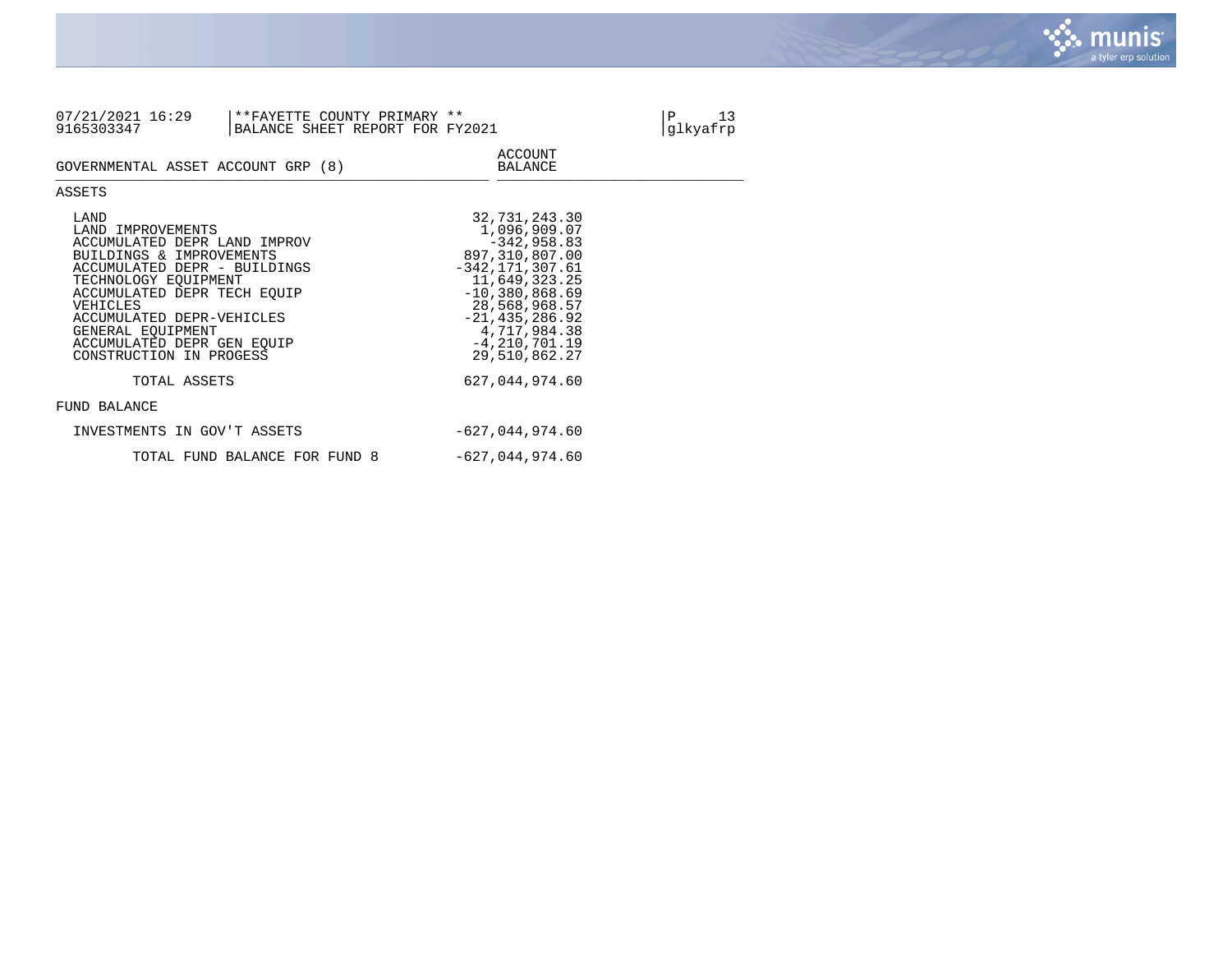

| 07/21/2021 16:29<br>9165303347                                                                                                                  | **FAYETTE COUNTY PRIMARY **<br>BALANCE SHEET REPORT FOR FY2021 |                                                                                                | 14<br>Ρ<br>glkyafrp |
|-------------------------------------------------------------------------------------------------------------------------------------------------|----------------------------------------------------------------|------------------------------------------------------------------------------------------------|---------------------|
| FOOD SERVICE ASSET ACCOUNT (81)                                                                                                                 |                                                                | ACCOUNT<br>BALANCE                                                                             |                     |
| ASSETS                                                                                                                                          |                                                                |                                                                                                |                     |
| TECHNOLOGY EOUIPMENT<br>ACCUMULATED DEPR TECH EOUIP<br>VEHICLES<br>ACCUMULATED DEPR-VEHICLES<br>GENERAL EOUIPMENT<br>ACCUMULATED DEPR GEN EOUIP |                                                                | 313,026.28<br>$-169, 458.87$<br>215,244.00<br>$-67,831.41$<br>13,597,234.85<br>$-9,597,086.09$ |                     |
| TOTAL ASSETS                                                                                                                                    |                                                                | 4,291,128.76                                                                                   |                     |
| FUND BALANCE                                                                                                                                    |                                                                |                                                                                                |                     |
| INVESTMENTS IN BUS TYPE ASSETS                                                                                                                  |                                                                | $-4,291,128.76$                                                                                |                     |
|                                                                                                                                                 | TOTAL FUND BALANCE FOR FUND 81                                 | $-4,291,128.76$                                                                                |                     |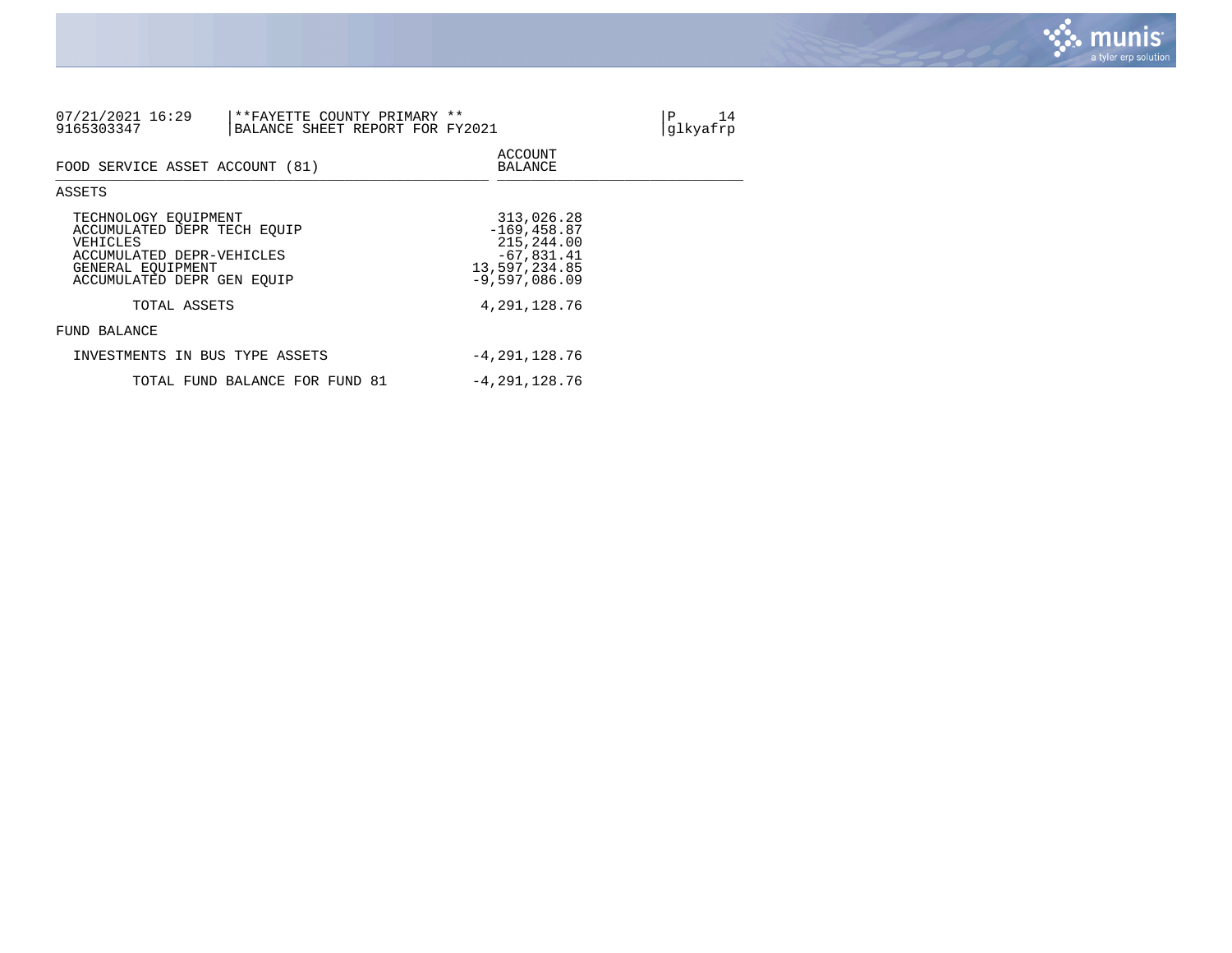

| 07/21/2021 16:29<br>9165303347                                                                                                                                                                                                                                                                 | **FAYETTE COUNTY PRIMARY **<br>BALANCE SHEET REPORT FOR FY2021 |                                                                                                                                                                                               |  |
|------------------------------------------------------------------------------------------------------------------------------------------------------------------------------------------------------------------------------------------------------------------------------------------------|----------------------------------------------------------------|-----------------------------------------------------------------------------------------------------------------------------------------------------------------------------------------------|--|
| LONG-TERM DEBT ACCOUNT GROUP (9)                                                                                                                                                                                                                                                               |                                                                | <b>ACCOUNT</b><br>BALANCE                                                                                                                                                                     |  |
| ASSETS                                                                                                                                                                                                                                                                                         |                                                                |                                                                                                                                                                                               |  |
| BOND PREMIUM/DISCOUNT                                                                                                                                                                                                                                                                          |                                                                | 300,183.90                                                                                                                                                                                    |  |
| TOTAL ASSETS                                                                                                                                                                                                                                                                                   |                                                                | 300,183.90                                                                                                                                                                                    |  |
| LIABILITIES                                                                                                                                                                                                                                                                                    |                                                                |                                                                                                                                                                                               |  |
| AMT AVAILABLE IN DEBT SERVICE<br>AMT RETIRE LONG-TERM DEBT<br>UNAMORTIZED PREMIUM<br>SHORT-TERM INT PAYABLE (ACCRD)<br>CURRENT BOND OBLIGATIONS<br>CURRENT CAPITAL LEASE (KISTA)<br>NONCURRENT BOND OBLIGATION<br>GAIN/LOSS DEBT REFUNDING<br>NONCURRENT LEASE (KISTA)<br>COMPENSATED ABSENCES |                                                                | 30, 184, 761. 73<br>411,080,000.00<br>$-17,024,947.98$<br>$-4,461,423.64$<br>$-22,980,000.00$<br>$-1,490,818.00$<br>$-388, 100, 000.00$<br>4,763,609.42<br>$-7,668,689.00$<br>$-4,602,676.43$ |  |
| TOTAL LIABILITIES                                                                                                                                                                                                                                                                              |                                                                | $-300, 183.90$                                                                                                                                                                                |  |